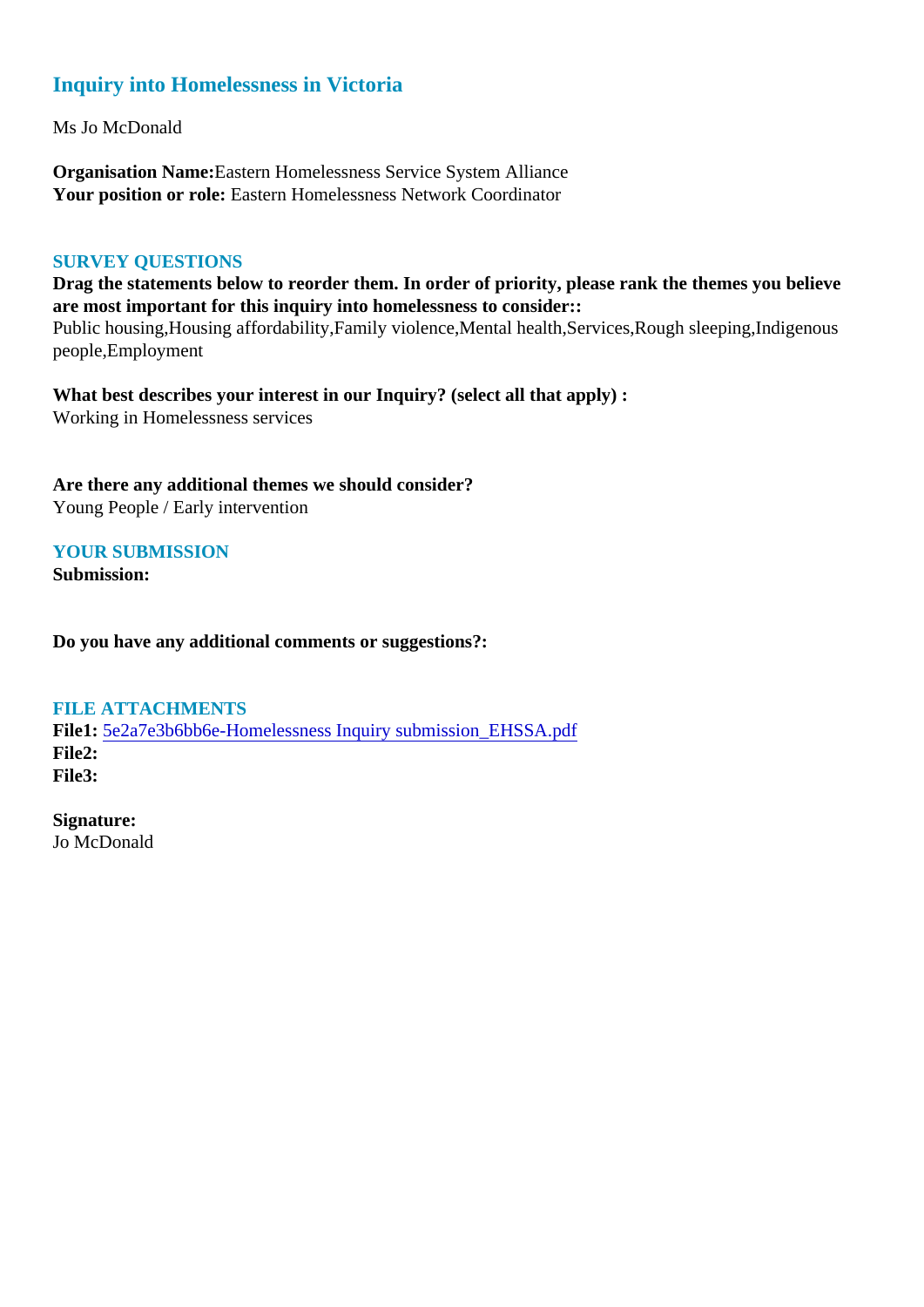# **Eastern Homelessness Service System Alliance Submission to Parliamentary Inquiry into Homelessness January 2020**



# **Terms of Reference**

That this House requires the Legal and Social Issues Committee to inquire into, consider and report, within 12 months, on the state of homelessness in Victoria, in particular, the Committee should;

- 1. provide an independent analysis of the changing scale and nature of homelessness across Victoria;
- 2. investigate the many social, economic and policy factors that impact on homelessness; and
- 3. identify policies and practices from all levels of government that have a bearing on delivering services to the homeless.

# **Eastern Homelessness Service System Alliance (EHSSA)**

The EHSSA is a partnership comprising of specialist homelessness and family violence funded services in Eastern Metropolitan Melbourne. The EHSSA is committed to achieving better outcomes for vulnerable members of the community who are experiencing or at risk of homelessness and/or family violence.

Its purpose is to:

- provide strategic leadership for homelessness, housing and family violence in the Eastern Metropolitan Region,
- bring together relevant agencies to achieve an agreed vision and mission,
- ensure consistency and quality for service delivery practice amongst member agencies,
- make evidence-based recommendations to the Department of Health & Human Services and Housing and Community Building Division about responses to service gaps,
- monitor service provision (via data collection and/or client satisfaction reviews) through the establishment and feedback of EHSSA working groups for the purposes of identifying gaps and opportunities for enhancement in service provision.

For further information please visi[t https://www.ehn.org.au/about](https://www.ehn.org.au/about)

### **1. Changing Scale and Nature of Homelessness**

The causes of homelessness are complex, with no single trigger. Individual, interpersonal and structural factors all play a role and intersect with each other. The key driver of homelessness is **the lack of affordable housing and a significant increase of people living at or below the poverty line**. Homelessness is often compounded by family violence, physical and mental illness, family crisis and trauma, social isolation, incarceration, discrimination, substance misuse, gambling or disability etc.

Homelessness doesn't just happen. It is usually the result of a crisis escalating to the point where a person can no longer sustain their housing. Homelessness should be rare, the experience brief, and it should not recur in cycles of repeated homelessness $^1$ .

The EHSSA membership have identified an increase of women presenting in the eastern region as a result of family violence; coupled with a high presentation of young people and single people on very limited income. Centrelink recipients and those on low to medium income, are being forced out of the private

<sup>1</sup> Council to homeless persons Victorian Homelessness Election Platform 2018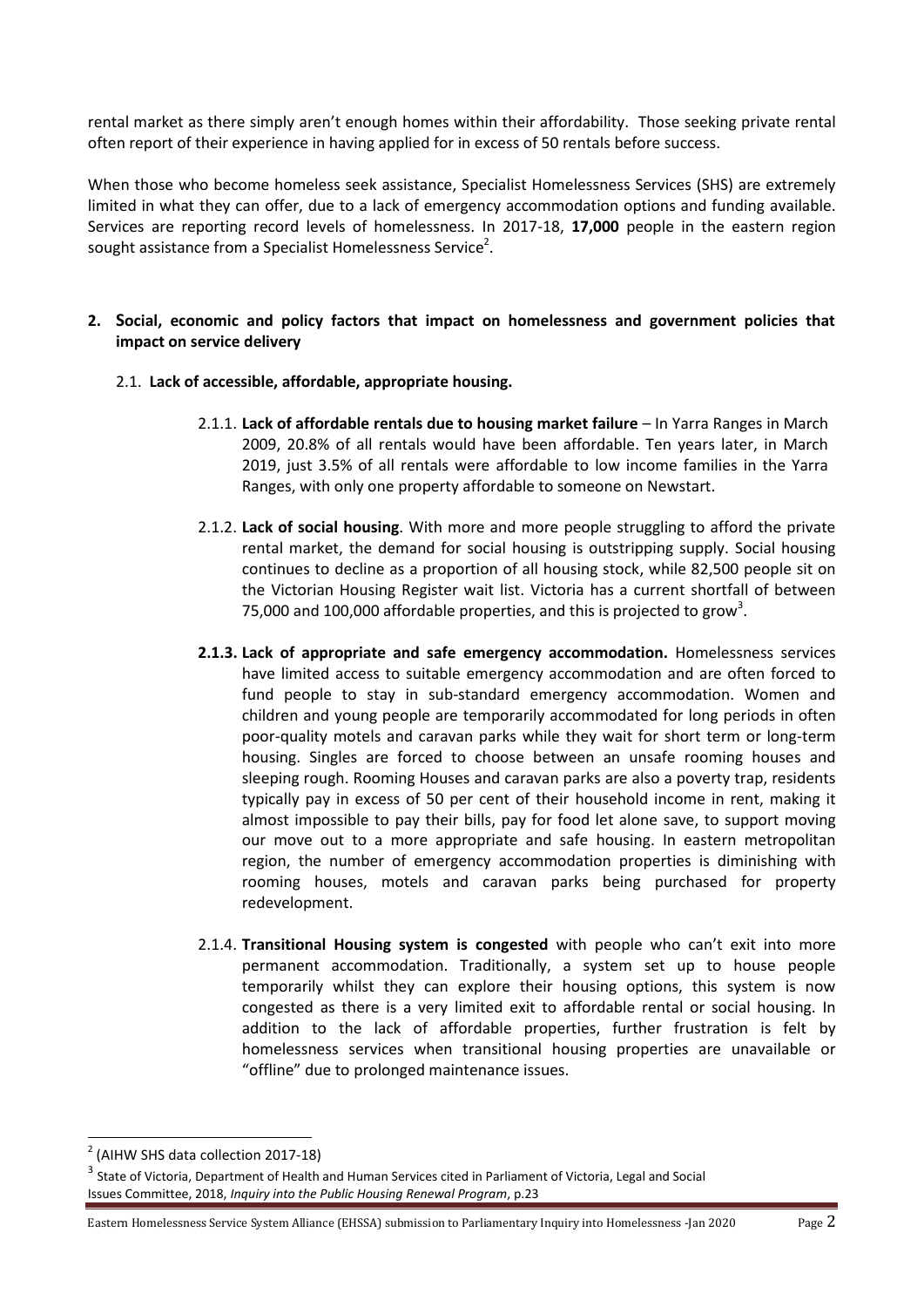- 2.2. **Income support failure**  Newstart and Youth Allowances are too low. The rate has not been increased in real terms in 25 years while living costs for people on low incomes are at an all time high. \$40 per day is too low to give people the support they need, making it difficult for recipients to break out of the poverty and unemployment cycles they may be experiencing.
- 2.3. **Increased cost of living and education** We are seeing more and more people in rental stress. (paying more than 30% of their household income on rent). Food insecurity is becoming ever more present with some parents choosing to go without to feed their family. The membership reports vulnerable older persons not using heaters, or TVs and leaving lights off for fear of not having financial capacity to pay their utility bills. A local program assisting young Mothers has noticed an increase in the number of requests for food hampers this year. Ever increasing school expenses are often taking priority over food.

The State-wide Children's Resource Program administers the government funded *Homeless Children's Brokerage Support Project* that was established to enhance opportunities for children experiencing homelessness and or Family Violence. They have reported an increase in the percentage of brokerage being allocated to educational expenses to fund school costs. Housing insecurity, poverty, trauma and transience may cause disruption to children's education and the formation of friendships, memories and social skills. Increasing technology/book and school fee costs mean that children are unable to access aspects of public education with their peers, which can lead to a child not feeling entitled to participate as their peers do. Children may have reduced access to medical/dental screening and care due to competing costs, with high rental costs (for those that can afford private rental), high costs of living and education expenses.

- 2.4. **Shortfall in Housing Establishment Funds (HEF) –** HEF funds are primarily used to accommodate people who are rough sleeping, in short stay temporary accommodation options, such as motels. Having not been increased since its inception, the Housing Establishment Fund is insufficient to be effective; many highly vulnerable people are being turned away from homelessness services without receiving immediate crisis support or at best receiving very minimal support. This includes people sleeping rough in the remote bushland of the Yarra Ranges who are exposed to the associated risks of isolation and extreme weather conditions.
- 2.5. **Inability to respond effectively to Family Violence** due to lack of resources and funding. Homelessness services have an increased demand to assist women, children and young people escaping family violence with no extra funding or housing options. There has been no resource allocation to homelessness services as a result of the royal commission into family violence. This results in those victims of family violence not requiring high security refuge who seek support from homelessness services, often cannot be assisted and sometimes return to the perpetrator as a result. This places people at risk of further harm and adds an extra burden to an already overloaded homelessness service system.
- 2.6. **Service system intersection / coordination** Many people within our community, who need ongoing support with disability or mental illness or recovery from significant trauma, do not receive support. As a consequence, they are highly vulnerable to becoming chronically homeless. Often the pathway from exiting acute health, mental health facilities or prison is directly into the homelessness service system. There is very little funding and support available for those exiting or transitioning from these services. There seems to be a lack of understanding that it is everyone's duty of care to assist anyone experiencing homelessness.
- 2.7. **Lack of support for young people** With nearly 20,000 young people aged 15–24 seeking support from a homelessness agency in 2016-17, young people account for nearly a fifth of those